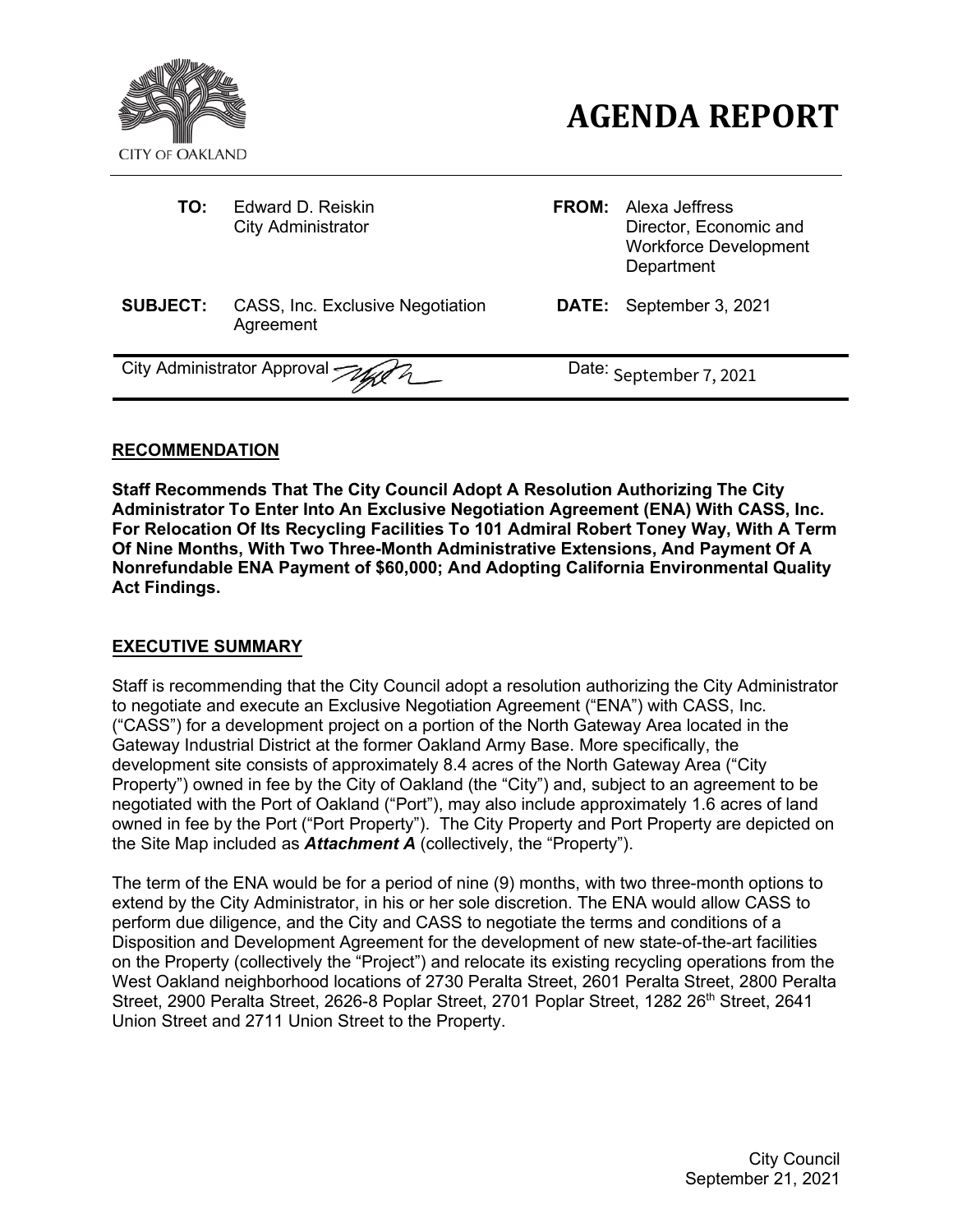# **BACKGROUND / LEGISLATIVE HISTORY**

In 2012, as a result of negotiations over community benefits, the City approved an Addendum to the 2002 Environmental Impact Report for the Oakland Army Base ("EIR") that revised the redevelopment project to, among other things, include relocation of two recyclers from the West Oakland neighborhood to the Oakland Army Base. On February 12, 2012, the City entered into an Exclusive Negotiating Agreement (North Gateway Recyclers Project) with CASS and another recycler located in West Oakland, California Waste Solutions ("CWS") (the "Joint ENA"), to jointly relocate their recycling operations to the approximately 20-acre North Gateway Area of the Oakland Army Base. That ENA has since expired, but through that process, CASS, CWS and City staff established an approach on dividing the North Gateway Area for the respective recyclers, and for each recycler to separately proceed with negotiations with the City. On July 20, 2021, the City Council approved a Lease and Disposition and Development Agreement with CWS to relocate CWS's recycling facilities to the North Gateway Area (Ordinance No. 13658 C.M.S).

As part of the agreement on the allocation of the North Gateway Area, City Staff agreed to work with the Port to include the acquisition of a 1.6-acre Port Property to support the proposed CASS development plan. In accordance with this allocation, the City and the Port entered into a purchase and sale agreement (the "Port Property Agreement") for the Port Property authorized by Ordinance No. 13160 C.M.S. adopted on May 21, 2013. The Port Property Agreement expired, and a new agreement is necessary to implement the Project.

Staff is seeking authorization to enter into an ENA to conduct due diligence, undertake the necessary environmental review process, and negotiate the terms and conditions of a Disposition and Development Agreement ("DDA")for the sale of the City Property to CASS for development of new recycling facilities for relocation of its recycling operations from its existing facilities in the West Oakland neighborhood. Relocation of CASS's uses outside of the West Oakland neighborhood has been a key objective of the community benefits program identified for the Oakland Army Base since 2012.

# **ANALYSIS AND POLICY ALTERNATIVES**

A decision to proceed with the proposed ENA to relocate CASS's existing uses to the former Oakland Army Base allows intensive recycling facilities to move from the West Oakland neighborhood to the industrially-zoned Gateway Industrial District at the Oakland Army Base and would put currently undeveloped land into productive use. The relocation would remove a source of diesel emissions, noise, and traffic congestion, and would improve the quality of life for West Oakland residents. Moreover the sites vacated by CASS could be redeveloped to meet the demand for redevelopment consistent with the West Oakland Specific Plan, and generate increased tax revenue for the City. Relocating the CASS facilities also implements the longstanding Army Base community benefits program and the 2012 Addendum to the EIR, and supports the Citywide Priorities of **holistic community safety** and **housing, economic and cultural security**.

The proposed ENA, attached as *Attachment B*, would include the following terms:

- \$60,000 non-refundable ENA fee paid to City
- 9-month initial term

City Council September 21, 2021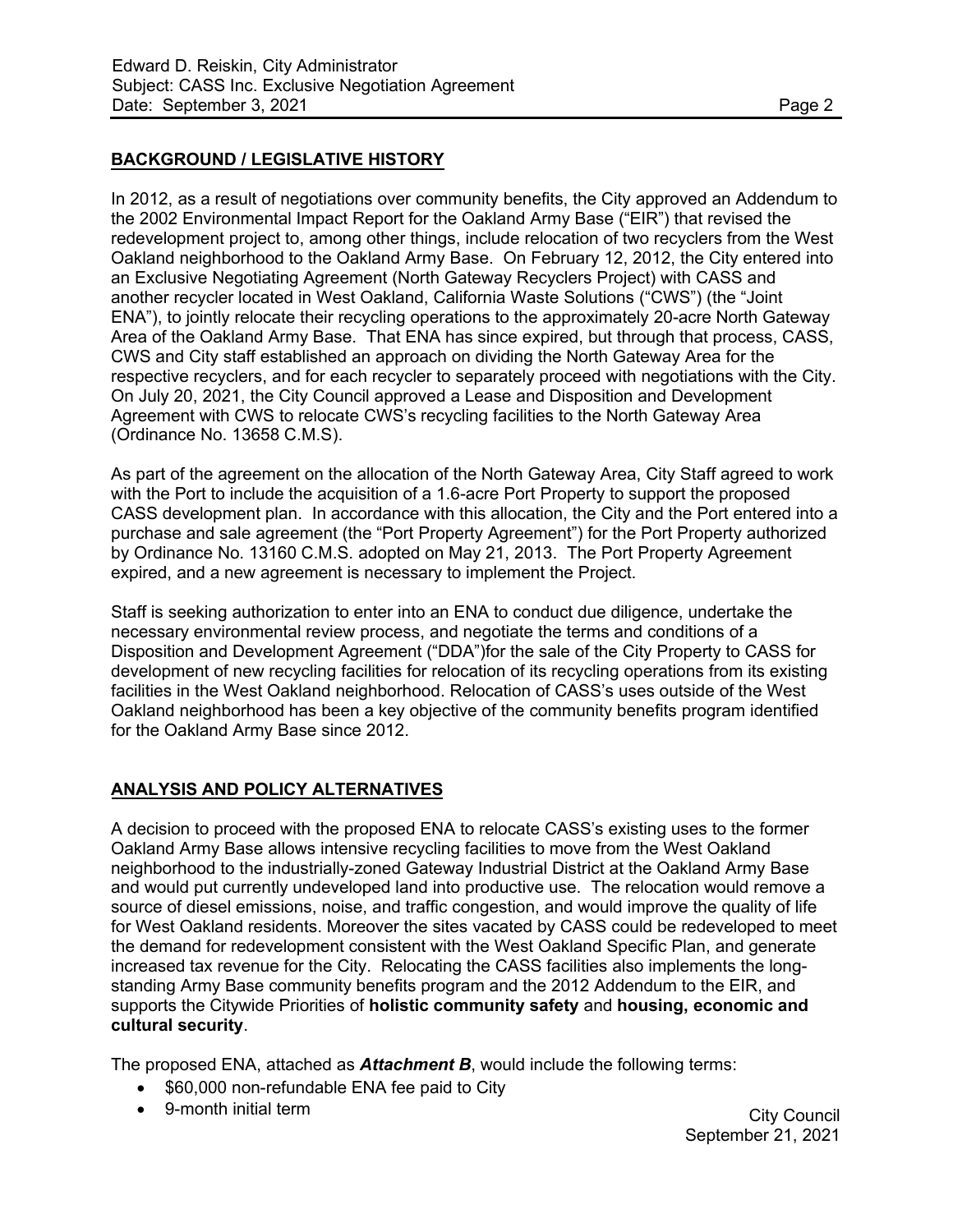- Two 3-month administrative extensions at the City Administrator's discretion
- A schedule of performance

Alternatively, a decision not to proceed with the ENA would leave the Property undeveloped and underutilized, and a different use would require additional planning and analysis. The existing CASS operations would remain in their West Oakland neighborhood locations.

### **FISCAL IMPACT**

Pursuant to the Joint ENA, CASS paid to the City (a) a good faith deposit in the amount of \$557,000 (the "Prior Deposit") and (b) a \$5,000 project expense payment for purposes of reimbursing the City for third-party expenses incurred by the City in its sole discretion (the "Prior Payment"). CASS has agreed, and City staff is seeking authorization, to reallocate \$55,000 of the Prior Deposit and the Prior Payment to constitute a \$60,000 nonrefundable payment under the new ENA (the "ENA Payment"). \$55,000 of the Prior Deposit will then be accepted and appropriated to the Joint Army Base Infrastructure Fund (5672), Oakland Army Base Redevelopment Organization (85244), Budget Carry Forward Account (58999), Recyclers PEP Project (1001076), OARB-Bay Bridge Gateway Program (SC07). The remaining \$5,000 of the ENA Payment has already been appropriated in the same account. The Prior Deposit balance of \$502,000 will continue to be held in liabilities with the Joint Army Base Infrastructure Fund (5672), Oakland Army Base Redevelopment Organization (85244), Deposit Payable Account (24213), Recyclers ENA CASS Project (P455710), OARB-Bay Bridge Gateway Program (SC07). There are no fiscal impacts to the City for entering into an ENA with CASS as described in this report.

# **PUBLIC OUTREACH / INTEREST**

The City has conducted numerous outreach meetings with a variety of community organizations, neighborhood groups, and business groups as well as outside agencies regarding the planning and development of the former Oakland Army Base. The Property is located in the northern portion of the former Oakland Army Base and was the subject of the EIR in 2002, which was updated in 2012 with an Addendum that specifically addressed the Project.

In accordance with the City's Public Engagement Plan for the Oakland Army Base, the most recent joint meeting between the City and Port occurred on January 27, 2021. City staff discussed the City's intent to negotiate an ENA with CASS in the coming months and to further update any progress with these negotiations in the City's biannual Gateway Industrial District Newsletter.

The ENA requires CASS to continue community outreach by creating and implementing a comprehensive community outreach plan that conforms to the requirements of the City's Public Engagement Plan for the Oakland Army Base.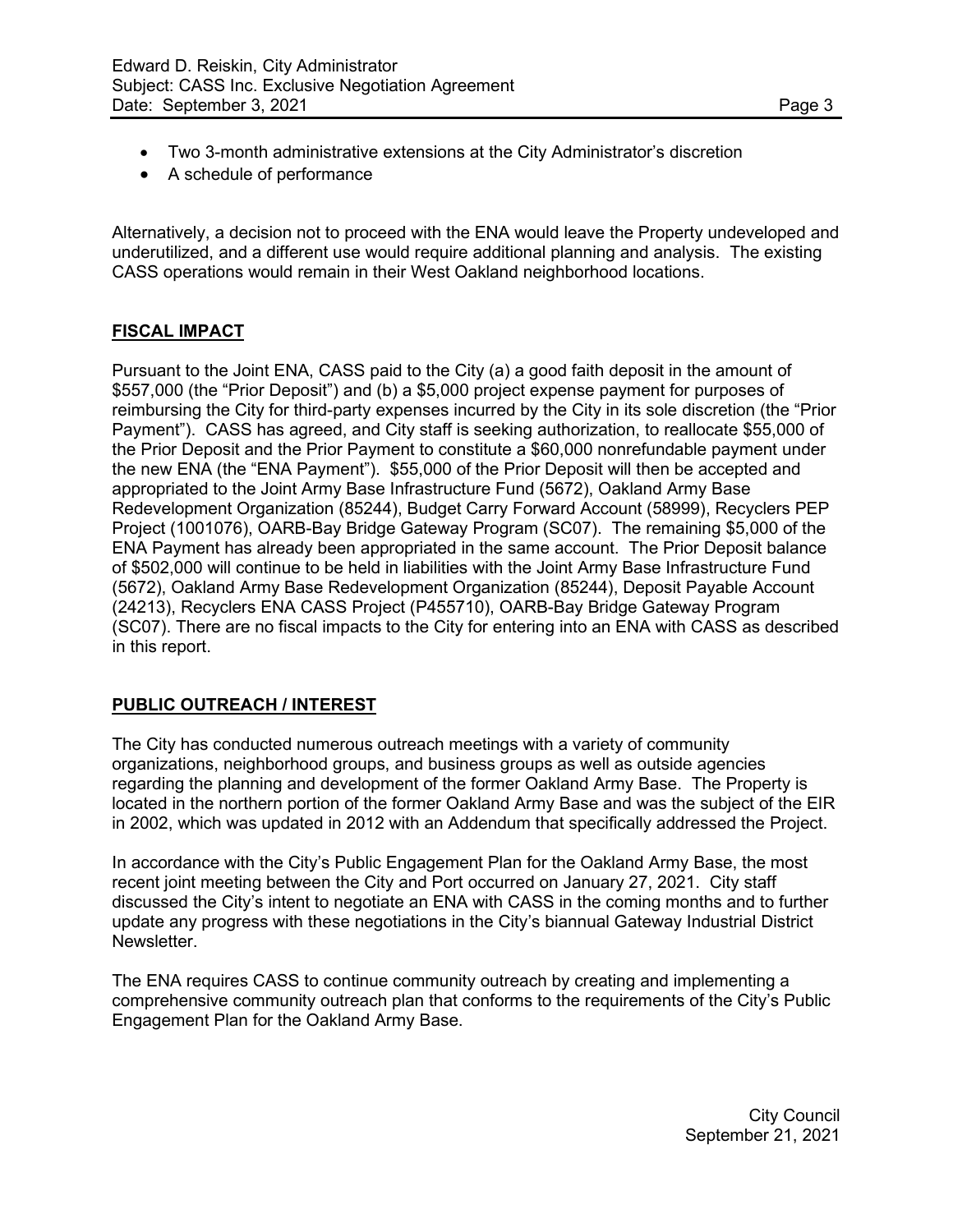### **COORDINATION**

Staff coordinated efforts with the Bureau of Planning, Economic & Workforce Development Department, the Department of Finance and the City Attorney's Office. The Office of the City Attorney has also assisted in preparing the form of ENA.

#### **SUSTAINABLE OPPORTUNITIES**

*Economic***:** There are no direct economic impacts connected to the request for an ENA with CASS for the Project described in this report. However, if the Project is developed, redevelopment of the Property would have positive economic regional impacts as measured by net direct spending, total output, income and jobs. In addition, the Project would have positive fiscal impacts which could be measured in both City and County tax revenue increases including property taxes, sales taxes and business taxes.

*Environmental*: There are no direct environmental impacts connected to the request for an ENA with CASS for the Project described in this report. If the Project is developed, relocating CASS's existing facilities out of a residential mixed-use neighborhood and into the industrial North Gateway Area of the former Oakland Army Base would contribute and enhance smart growth principles, leverage the former Oakland Army Base's existing multi-modal transportation facilities, and be consistent with regional growth policies and state growth mandates of Senate Bill (SB) 375 and Assembly Bill (AB) 32.

*Race and Equity*: There are no direct equity impacts connected to the request for an ENA with CASS for the Project described in this report. The West Oakland neighborhood adjacent to the Property has long been burdened by social and economic inequities and has been historically underserved. If the Project is developed on the Property, relocating a truck-intensive industrial use from this neighborhood to the former Oakland Army Base would provide positive economic stimulus to the neighborhood by removing a source of congestion while preserving and potentially creating nearby additional local job opportunities and would contribute to continued neighborhood job growth and economic stability.

### **CALIFORNIA ENVIRONMENTAL QUALITY ACT (CEQA)**

Nothing in this action to authorize entering into an ENA should be interpreted as an approval or a pre-commitment to approve, now or in the future, of the disposition of the City's interest in the Property to any particular party, on any particular terms, or for any particular purposes. Any proposed disposition of the Property, whether made pursuant to the ENA or otherwise, will require further discretionary actions of the City Council, and the City retains full discretion, following conclusion of the response and negotiation periods set forth in the ENA to proceed with disposition of its interest in the Property in compliance with the California Environmental Quality Act ("CEQA"). As such, this action will not result in a direct or indirect physical change in the environment and does not in-and-of-itself constitute a "project" pursuant to CEQA Guidelines Section 15378.

City Council September 21, 2021